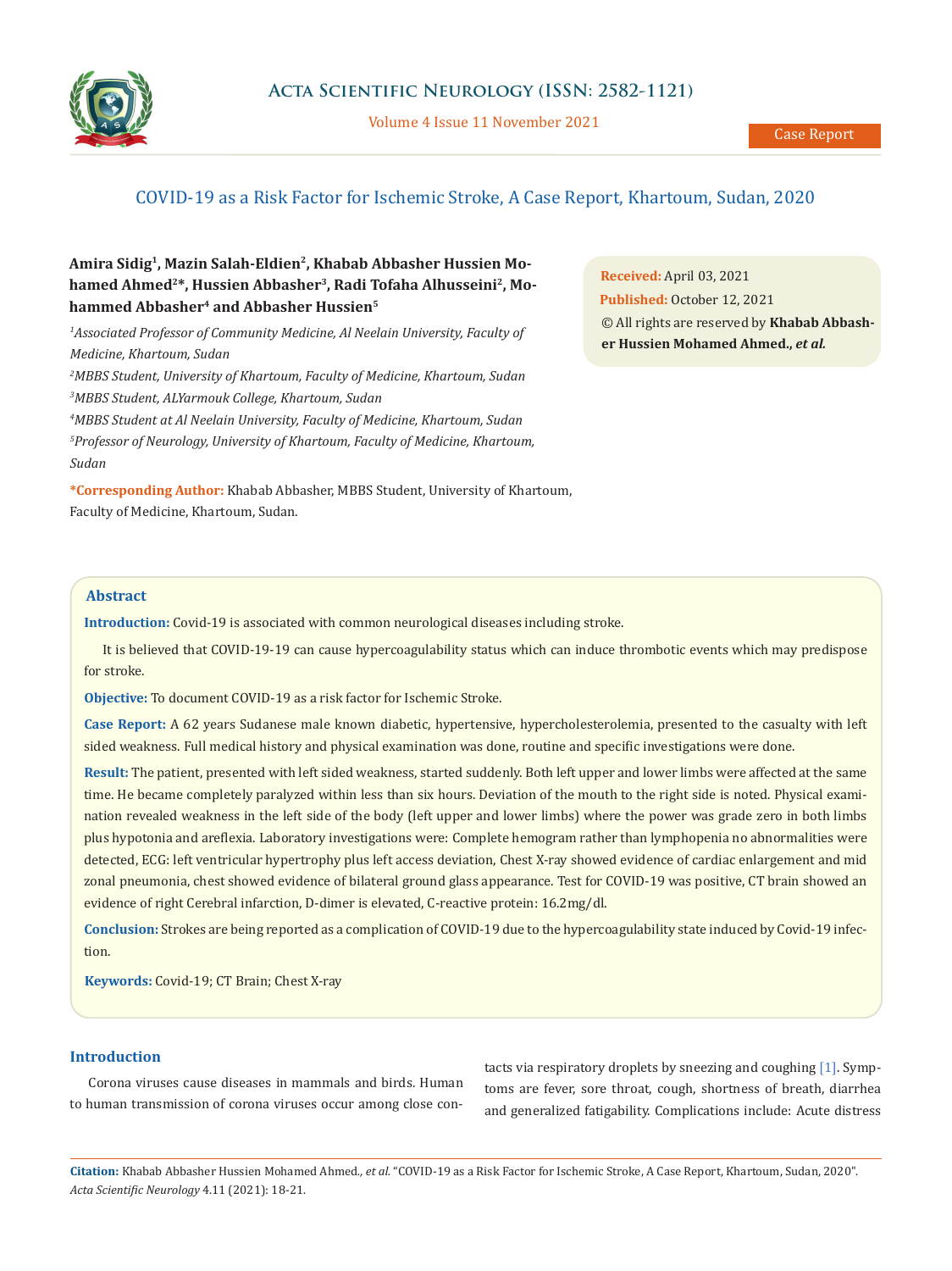respiratory syndrome, myocarditis, heart failure, renal failure and recurrent attacks of pulmonary embolism. It can present with neurological manifestations such as: loss of taste and smell, headache, dizziness, peripheral neuropathy, encephalitis, convulsions and stroke [2,3].

Cerebrovascular accident is a disease of the brain vessels, it includes:

- Cerebral hemorrhage and cerebral infarction (stroke).
- Subarachnoid hemorrhage.
- Subdural hematoma.
- Extradural hematoma.

Stroke is the most common neurological disorder. It's the third killer worldwide and of the commonest causes of disability  $[4]$ . There are two main types of stroke: Ischemic stroke (constitute 85%) and hemorrhagic stroke (constitute 15%). Headache, convulsions and loss of consciousness commonly occur with hemorrhagic stroke, and massive infarction. The clinical manifestations depend on which part of the circle of Willis is affected [5]. An example of stroke is involvement of the posterior limb of the internal capsule which is supplied by the lenticulostriate artery, a branch of the middle Cerebral artery. Patients will develop sudden attack of unilateral weakness and ipsilateral upper-motor neuron lesion facial palsy. When the symptoms and signs disappear within less than 24 hours ,this is called TIA, and when the symptoms and signs reach maximum intensity within less than 24 hours this is a complete stroke. The stroke will be incomplete when there is progressive worsening of the condition. The main risk factors for the stroke include hypertension, diabetes, hyperchloremia, obesity and smoking [6,7].

#### **Case Report**

A 62 years Sudanese male was known to have diabetes mellitus, hypertension and hypercholesterolemia. He was brought to the casualty with left sided weakness. The condition started suddenly. Both left upper and lower limbs were affected at the same time. He became completely paralyzed within less than six hours. The condition was not preceded by headache, convulsions or loss of consciousness. There were no symptoms in favor of cranial nerves involvement rather than deviation of the mouth to the right side. He had no chest pain, palpitations or dyspnea. He had no cough nausea, vomiting, abdominal pain or urinary incontinence. Also he had no joint pain or skin rashes. His wife mentioned that two

days prior to admission he started to complain of loss of taste, sore throat and intermittent high grade fever and for that he was given anti-malarial without response. The patient has no family history of similar condition and has no past history of transient neurological deficits. He used to take lisinopril 10mg per day for hypertension, Glimepiride 4mg per day plus metformin 500mg bid for diabetes and atorvastatin 40mg for hypercholesterolemia.

#### **Examinations**

He looked ill, febrile (38c), wasn't pale, jaundiced nor cyanosed. Pulse was 100/minute, of good volume not collapsing and synchronous. Vessels were palpable and there was no radio femoral delay. Blood pressure was 130/80 mmHg. There was no carotid bruit. The rest of the cardiovascular examination revealed no abnormalities. On chest examination respiratory rate was 16/minute. The two sides of the chest were moving equally. The pattern of breathing was mainly thoracoabdominal. Chest expansion was normal. Trachea was central. Apex beat was in the fifth intercostal space, in the midclavicular line with normal character. Tactile vocal fremitus and percussion were normal. Auscultation revealed bilateral harsh vesicular breathing mainly over the mid zones. Abdominal examination revealed no abnormality. On CNS examination he was fully conscious, oriented in time, person and place. Both recent and remote memories were intact. Cranial nerves examination revealed no abnormality except for fundus examination revealed evidence of bilateral simple background diabetic retinopathy and left sided upper motor neuron lesion facial palsy. He had no neck stiffness. The rest of the abnormalities were confined to the left side of the body(left upper and lower limbs) where the power was grade zero in both limbs plus hypotonia and areflexia with intact all modalities of sensation including light touch, pinprick, vibration and position. Coordination could not be demonstrated on the left side due to the remarkable weakness.

#### **Investigations**

- Urine was clear
- Blood urea and serum creatinine were normal.
- Sodium and potassium were normal.
- Complete hemogram rather than lymphopenia, no abnormalities were detected.
- Liver function test was normal.
- ECG: left ventricular hypertrophy plus left access deviation.
- Chest X-ray showed evidence of cardiac enlargement and mid zonal pneumonia.

**Citation:** Khabab Abbasher Hussien Mohamed Ahmed*., et al.* "COVID-19 as a Risk Factor for Ischemic Stroke, A Case Report, Khartoum, Sudan, 2020". *Acta Scientific Neurology* 4.11 (2021): 18-21.

19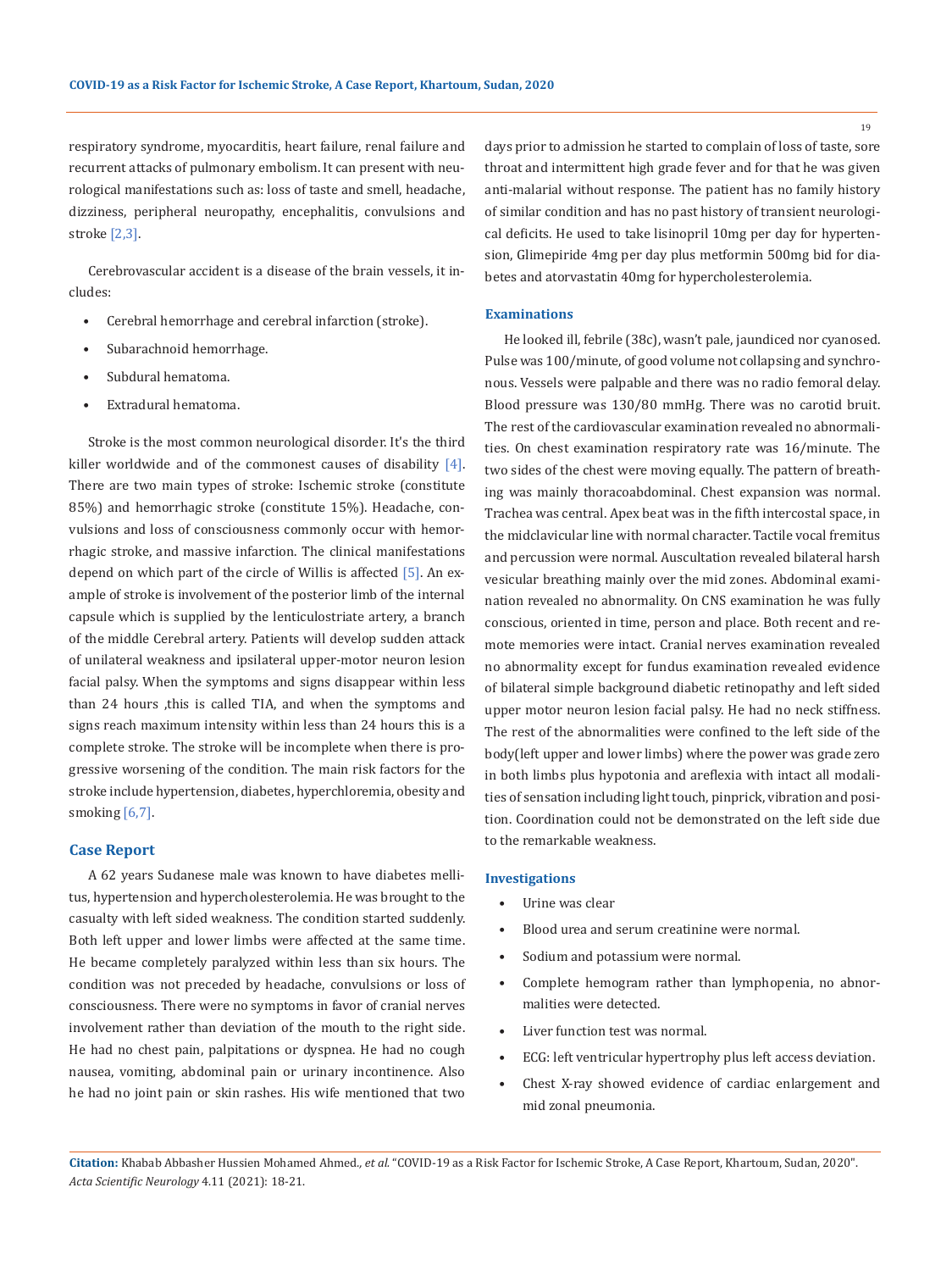- Echocardiography showed evidence of ischemic heart disease.
- Serum cholesterol was normal.
- CT-chest showed evidence of bilateral ground glass appearance.
- Test for COVID-19 was positive.
- CT brain showed evidence of right Cerebral infarction.
- D-dimer is elevated.
- C-reactive protein: 16.2mgldl.

#### **Discussion**

Stroke is a medical emergency associated with high mortality and morbidity. It's one of the most common causes of disability, especially among elderly. By now it's clear that COVID-19 is not just a respiratory disease. In addition to the serious complications like acute respiratory distress syndrome, recurrent attack of pulmonary embolism, patients with COVID-19 can present with myocarditis and heart failure. Also patients with COVID-19 can present with neurological manifestations like loss of taste and smell, epilepsy, encephalitis, myopathies, peripheral neuropathies and stroke. Data from COVID-19 outbreak in China revealed the incidence of stroke among COVID-19 hospitalized patients was 5% [8]. Stroke among patients with COVID-19 can affect any age (young and elderly) although the incidence of stroke increases among patients with severe disease like hypertension, diabetes, coronary artery diseases and previous attack of cerebrovascular accident [9]. Until now there is no clear link between COVID-19 and Stroke, but there are many hypotheses that can explain the occurrence of stroke among patients with COVID-19. One of these hypotheses is that: COVID-19 is an acute inflammatory condition associated with increased incidence of fatty plaques formation and injury of endothelial cells of the vascular wall  $[10]$ . Coagulapathy and vascular endothelial dysfunction have been proposed as complications of COVID-19. High levels of C-reactive protein and D-dimer indicate active inflammatory process and hypercoagulability respectively. The coexistence of inflammation, hypoxia and hypercoagulability can lead to formation of micro and macro thrombi in the vessels. So patients with COVID-19 are at increased risk of venous thromboembolization leading to cerebrovascular accident [11]. COVID-19 can attach to angiotensin converting enzyme -2 receptors and this can explain the entry of the virus into the nervous system causing direct damage to the blood vessels [12]. Further studies are needed to clarify the relation between stroke and COVID-19.

#### **Conclusion**

We found that COVID-19 infection can be a great risk factor for Ischemic Stroke, especially in elderly.

#### **Bibliography**

- 1. [Casadevall A and Pirofski LA. "The convalescent sera option](https://pubmed.ncbi.nlm.nih.gov/32167489/)  for containing COVID-19". *[Journal of Clinical Investigation](https://pubmed.ncbi.nlm.nih.gov/32167489/)* 130 [\(2020\): 1545-1548.](https://pubmed.ncbi.nlm.nih.gov/32167489/)
- 2. Wang D., *et al*[. "Clinical characteristics of 138 hospitalized pa](https://jamanetwork.com/journals/jama/fullarticle/2761044)[tients with 2019 novel coronavirus-infected pneumonia in Wu](https://jamanetwork.com/journals/jama/fullarticle/2761044)han, China". *JAMA* [323 \(2020\): 1061-1069.](https://jamanetwork.com/journals/jama/fullarticle/2761044)
- 3. McGonagle D., *et al*[. "Interleukin-6 use in COVID-19 pneumonia](https://www.researchgate.net/publication/340432697_Interleukin-6_use_in_COVID-19_pneumonia_related_macrophage_activation_syndrome)  [related macrophage activation syndrome".](https://www.researchgate.net/publication/340432697_Interleukin-6_use_in_COVID-19_pneumonia_related_macrophage_activation_syndrome) *Autoimmunity Review* [19.6 \(2020\): 102537.](https://www.researchgate.net/publication/340432697_Interleukin-6_use_in_COVID-19_pneumonia_related_macrophage_activation_syndrome)
- 4. [Kidwell CS and Warach S. "Acute ischemic cerebrovascular syn](https://www.ahajournals.org/doi/10.1161/01.str.0000098902.69855.a9)[drome: diagnostic criteria".](https://www.ahajournals.org/doi/10.1161/01.str.0000098902.69855.a9) *Stroke* 34.12 (2003): 2995-2998.
- 5. Bamford J., *et al*[. "Classification and natural history of clini](https://pubmed.ncbi.nlm.nih.gov/1675378/)[cally identifiable subtypes of cerebral infarction".](https://pubmed.ncbi.nlm.nih.gov/1675378/) *The Lancet* [337.8756 \(1991\): 1521-1526.](https://pubmed.ncbi.nlm.nih.gov/1675378/)
- 6. Harbison J., *et al*[. "Rapid ambulance protocol for acute stroke".](https://pubmed.ncbi.nlm.nih.gov/10371574/)  *The Lancet* [353.9168 \(1999\): 1935.](https://pubmed.ncbi.nlm.nih.gov/10371574/)
- 7. Hart RG., *et al*[. "Embolic Stroke of Undetermined Source: A Sys](https://pubmed.ncbi.nlm.nih.gov/28265016/)[tematic Review and Clinical Update".](https://pubmed.ncbi.nlm.nih.gov/28265016/) *Stroke* 48.4 (2017): 867- [872.](https://pubmed.ncbi.nlm.nih.gov/28265016/)
- 8. Steardo L., *et al*[. "Neuroinfection may contribute to pathophysi](https://pubmed.ncbi.nlm.nih.gov/32223077/)[ology and clinical manifestations of COVID-19".](https://pubmed.ncbi.nlm.nih.gov/32223077/) *Acta Physiology* [\(Oxf\) 229.3 \(2020\): e13473.](https://pubmed.ncbi.nlm.nih.gov/32223077/)
- 9. Tsai LK., *et al*[. "Neurological manifestations in severe acute re](https://pubmed.ncbi.nlm.nih.gov/16252612/)spiratory syndrome". *[Acta Neurology Taiwan](https://pubmed.ncbi.nlm.nih.gov/16252612/)* 14 (2005): 113- [119.](https://pubmed.ncbi.nlm.nih.gov/16252612/)
- 10. Khosravani H., *et al*[. "Protected Code Stroke: Hyperacute Stroke](https://www.ahajournals.org/doi/10.1161/STROKEAHA.120.029838)  [Management During the Coronavirus Disease 2019 \(COV-](https://www.ahajournals.org/doi/10.1161/STROKEAHA.120.029838)[ID-19\) Pandemic".](https://www.ahajournals.org/doi/10.1161/STROKEAHA.120.029838) *Stroke* 51.6 (2020).
- 11. Umapathi T., *et al*[. "Large artery ischaemic stroke in severe](https://link.springer.com/article/10.1007/s00415-004-0519-8)  [acute respiratory syndrome \(SARS\)".](https://link.springer.com/article/10.1007/s00415-004-0519-8) *Journal of Neurology* 251 [\(2004\): 1227-1231.](https://link.springer.com/article/10.1007/s00415-004-0519-8)

**Citation:** Khabab Abbasher Hussien Mohamed Ahmed*., et al.* "COVID-19 as a Risk Factor for Ischemic Stroke, A Case Report, Khartoum, Sudan, 2020". *Acta Scientific Neurology* 4.11 (2021): 18-21.